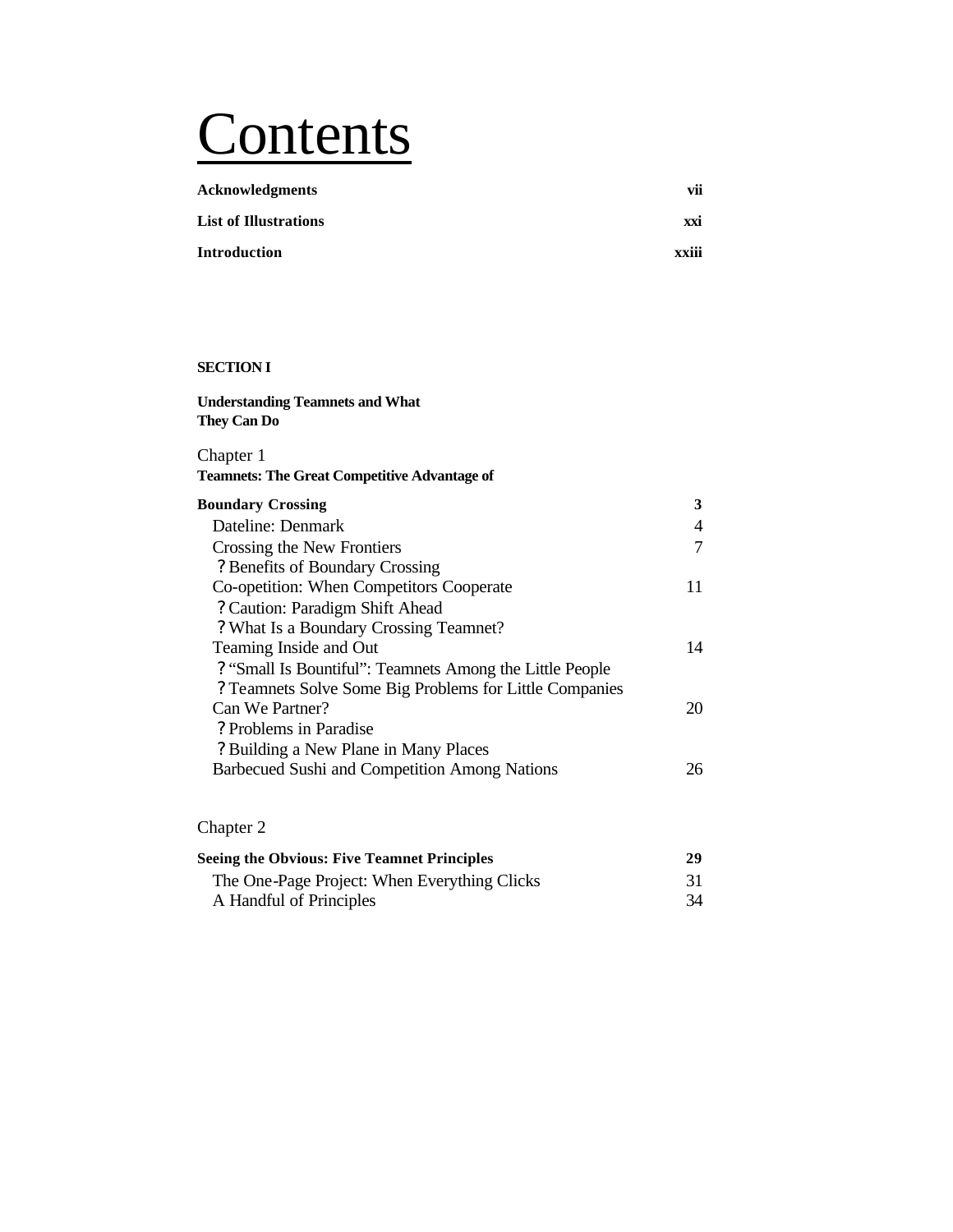| ? The Dynamic Balance of Competition and Cooperation<br>? 1. Clarify the Unifying Purpose<br>? 2. Identify Independent Members<br>? 3. Create Voluntary Links<br>? 4. Recognize the Power of Multiple Leaders<br>? 5. Stay Connected at All Levels |    |
|----------------------------------------------------------------------------------------------------------------------------------------------------------------------------------------------------------------------------------------------------|----|
| Chapter 3<br>Linoleum, Furniture, and Electrical Systems:                                                                                                                                                                                          |    |
| <b>Three Different Boundary Crossing Teamnets</b>                                                                                                                                                                                                  | 53 |
| Armstrong: How the Linoleum Company Became a Leader in<br>People Networks                                                                                                                                                                          | 54 |
| ? Globalizing the Business<br>The Philadelphia Guild: The Tale of the Five Woodworkers<br>Midwifing the Birth<br>?                                                                                                                                 | 57 |
| Asea Brown Boveri: Turning Contradictions to Advantage<br>Design for Organizational Advantage<br>$\overline{\mathcal{L}}$                                                                                                                          | 61 |
| Three Cases in Point<br>Levels Within Levels Within Levels<br>$\boldsymbol{\mathcal{P}}$<br>$\overline{?}$<br>Calibrating Co-opetition                                                                                                             | 67 |
| Chapter 4                                                                                                                                                                                                                                          |    |
| <b>In It Together: Crossing Boundaries in Groups</b>                                                                                                                                                                                               | 75 |
| David and Goliath Have Common Interests                                                                                                                                                                                                            | 76 |
| This Is a Way to Run a Railroad                                                                                                                                                                                                                    | 77 |
| Meet the Lattice: The Free-Form Organization That                                                                                                                                                                                                  |    |
| Makes Gore-Tex<br>? Stump Speech to the 'Tribes                                                                                                                                                                                                    | 80 |
| ? The Lattice Behind the Facade                                                                                                                                                                                                                    |    |
| ? Vow to Avoid Bureaucracy                                                                                                                                                                                                                         |    |
| A Teamnet for Every Occasion                                                                                                                                                                                                                       | 84 |
| ? The Team as Hero                                                                                                                                                                                                                                 |    |
| ? Boundaries: Get a Grip on a Point of Reference                                                                                                                                                                                                   |    |

Teaming with Life 91

? Teamnets Across the Levels

? P&G Pioneers in Groups, Not Just Soap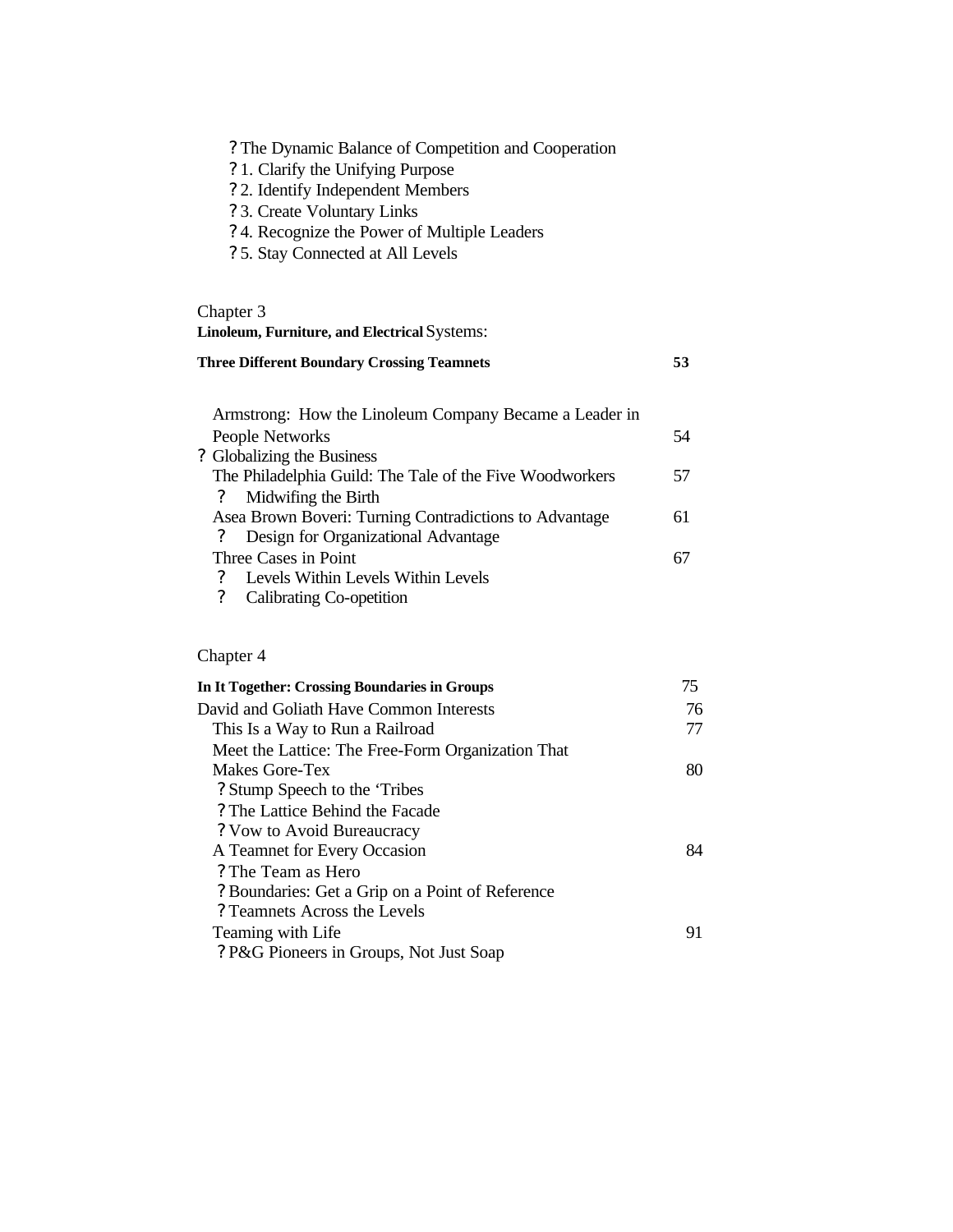| ? How "Made in Japan" Came to Mean Quality<br>The Executive Washroom Team<br>$\gamma$<br>The Synergy of the Large Organization<br>Toyota's Quality Invention: Cross-Functions<br>$\boldsymbol{\mathcal{P}}$<br>$\boldsymbol{\mathcal{C}}$<br><b>Empowered Clusters</b><br>$\gamma$<br>Mining Digs Up Sociotech Systems | 97  |
|------------------------------------------------------------------------------------------------------------------------------------------------------------------------------------------------------------------------------------------------------------------------------------------------------------------------|-----|
| Chapter 5                                                                                                                                                                                                                                                                                                              |     |
| <b>Inside-Out Teamnets: Crossing Enterprise Boundaries</b>                                                                                                                                                                                                                                                             |     |
| Fortune 500-Style105                                                                                                                                                                                                                                                                                                   |     |
| Big Blue to Baby Blues?                                                                                                                                                                                                                                                                                                | 106 |
| The "Global Network" Company: 'A Work in Progress"                                                                                                                                                                                                                                                                     | 108 |
| ? Corning's Internal Drive for Quality                                                                                                                                                                                                                                                                                 |     |
| ? Corning and Its Partners                                                                                                                                                                                                                                                                                             |     |
| <b>Enterprising Teamnets</b>                                                                                                                                                                                                                                                                                           | 113 |
| ? Kaizen: "Ongoing Improvement Involving Everyone"?                                                                                                                                                                                                                                                                    |     |
| ? Internal Markets Replace Bureaucracy                                                                                                                                                                                                                                                                                 |     |
| ? The Spiders Web: How Teamnets Deliver Service                                                                                                                                                                                                                                                                        |     |
| ? Core Firms, Not Hollow Corporations                                                                                                                                                                                                                                                                                  |     |
| <b>Teamnets in Alliance</b>                                                                                                                                                                                                                                                                                            | 121 |
| ? "Trust One Another": The Key to Joint Ventures                                                                                                                                                                                                                                                                       |     |

## ? Partnering as a Matter of Strategy ? On the Small Business Frontier Teamnets on a Grand Scale 127 ? Keiretsu: Not Just Japanese ? Voluntary Geographies of Places and Ideas ? Developing Economies How Fast Is Your Environment? 130 ? Pace of Change Affects Organization ? Not Only Father Knows Best

#### Chapter 6

### **Small Giants: How Grass-Roots Companies Compete**

| with Global Corporations                   | 135  |
|--------------------------------------------|------|
| How a Bolt Maker "Did a Denmark"           | 137  |
| Business Networking in Small Towns and Big | 139. |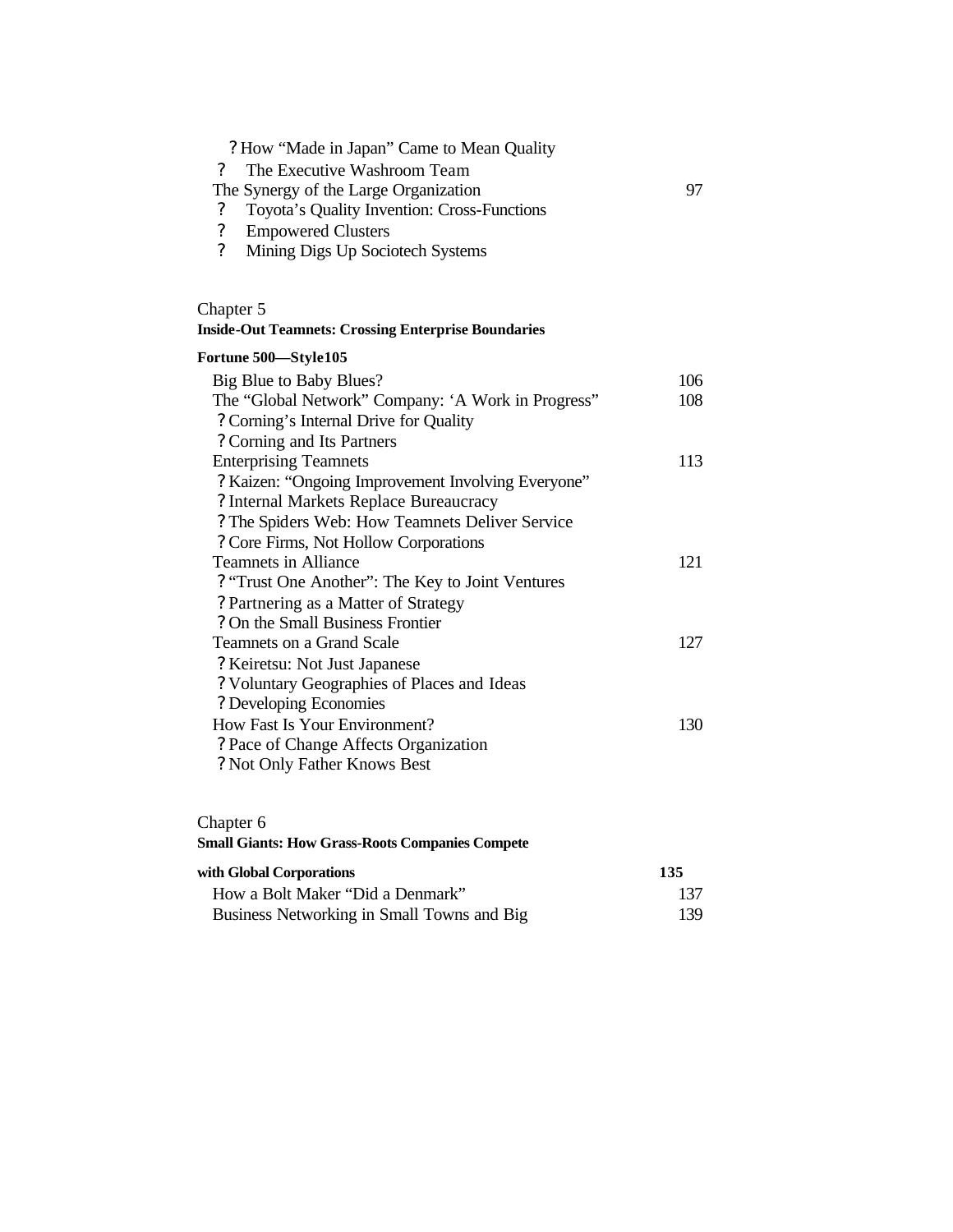| New Ideas in the Old South                         | 142                                                                                                                                                                                                                                                                                                                                                                                                                                                                                                                       |
|----------------------------------------------------|---------------------------------------------------------------------------------------------------------------------------------------------------------------------------------------------------------------------------------------------------------------------------------------------------------------------------------------------------------------------------------------------------------------------------------------------------------------------------------------------------------------------------|
| ?Born in Atlanta                                   |                                                                                                                                                                                                                                                                                                                                                                                                                                                                                                                           |
| ?A Symbol of Hope in Arkansas                      |                                                                                                                                                                                                                                                                                                                                                                                                                                                                                                                           |
| ?North Carolina's Successful Pilots                |                                                                                                                                                                                                                                                                                                                                                                                                                                                                                                                           |
| ?An Association Becomes a Network                  |                                                                                                                                                                                                                                                                                                                                                                                                                                                                                                                           |
| ?A Teamnet in a Teamnet                            |                                                                                                                                                                                                                                                                                                                                                                                                                                                                                                                           |
| ?An Encyclopedia of Flexible Networks—in Hypertext |                                                                                                                                                                                                                                                                                                                                                                                                                                                                                                                           |
| Five Principles of Flexible Business Networks      | 152                                                                                                                                                                                                                                                                                                                                                                                                                                                                                                                       |
| ?1. United by the Competitive Purpose              |                                                                                                                                                                                                                                                                                                                                                                                                                                                                                                                           |
| ?2. Independent Sovereign Companies                |                                                                                                                                                                                                                                                                                                                                                                                                                                                                                                                           |
| ?3. Linking Sovereigns                             |                                                                                                                                                                                                                                                                                                                                                                                                                                                                                                                           |
| ?4. Multiple Leaders, Private and Public           |                                                                                                                                                                                                                                                                                                                                                                                                                                                                                                                           |
| ?5. Plugging In at Many Levels                     |                                                                                                                                                                                                                                                                                                                                                                                                                                                                                                                           |
| Watching a Paradigm Shift                          | 157                                                                                                                                                                                                                                                                                                                                                                                                                                                                                                                       |
|                                                    |                                                                                                                                                                                                                                                                                                                                                                                                                                                                                                                           |
|                                                    |                                                                                                                                                                                                                                                                                                                                                                                                                                                                                                                           |
|                                                    |                                                                                                                                                                                                                                                                                                                                                                                                                                                                                                                           |
|                                                    |                                                                                                                                                                                                                                                                                                                                                                                                                                                                                                                           |
|                                                    | 162                                                                                                                                                                                                                                                                                                                                                                                                                                                                                                                       |
|                                                    | 165                                                                                                                                                                                                                                                                                                                                                                                                                                                                                                                       |
|                                                    |                                                                                                                                                                                                                                                                                                                                                                                                                                                                                                                           |
|                                                    |                                                                                                                                                                                                                                                                                                                                                                                                                                                                                                                           |
|                                                    |                                                                                                                                                                                                                                                                                                                                                                                                                                                                                                                           |
|                                                    |                                                                                                                                                                                                                                                                                                                                                                                                                                                                                                                           |
|                                                    |                                                                                                                                                                                                                                                                                                                                                                                                                                                                                                                           |
|                                                    |                                                                                                                                                                                                                                                                                                                                                                                                                                                                                                                           |
|                                                    |                                                                                                                                                                                                                                                                                                                                                                                                                                                                                                                           |
|                                                    |                                                                                                                                                                                                                                                                                                                                                                                                                                                                                                                           |
|                                                    |                                                                                                                                                                                                                                                                                                                                                                                                                                                                                                                           |
|                                                    | 181                                                                                                                                                                                                                                                                                                                                                                                                                                                                                                                       |
| The Business Justification: Meet the Need          |                                                                                                                                                                                                                                                                                                                                                                                                                                                                                                                           |
|                                                    |                                                                                                                                                                                                                                                                                                                                                                                                                                                                                                                           |
| Link and Learn                                     |                                                                                                                                                                                                                                                                                                                                                                                                                                                                                                                           |
| <b>Strange Bedfellows</b>                          |                                                                                                                                                                                                                                                                                                                                                                                                                                                                                                                           |
|                                                    | Chapter 7<br><b>Instead of Layoffs: Saving, Improving, and</b><br><b>Creating Jobs161</b><br><b>What About Jobs?</b><br>Small Business on a Large Scale<br>The New Italian Renaissance<br>? Into the Land of Lego: Denmark's Story<br>How Controversy Raised the Volume<br>Made in Denmark<br>Results to the National Bottom Line<br>Small Can't Do the Job Alone<br>And Elsewhere in Europe<br>Oregon's Networking "Laws"<br><b>Auntie Trust</b><br><b>No-Frills Government Strategies</b><br>Treating Many Firms as One |

? Always Begin with People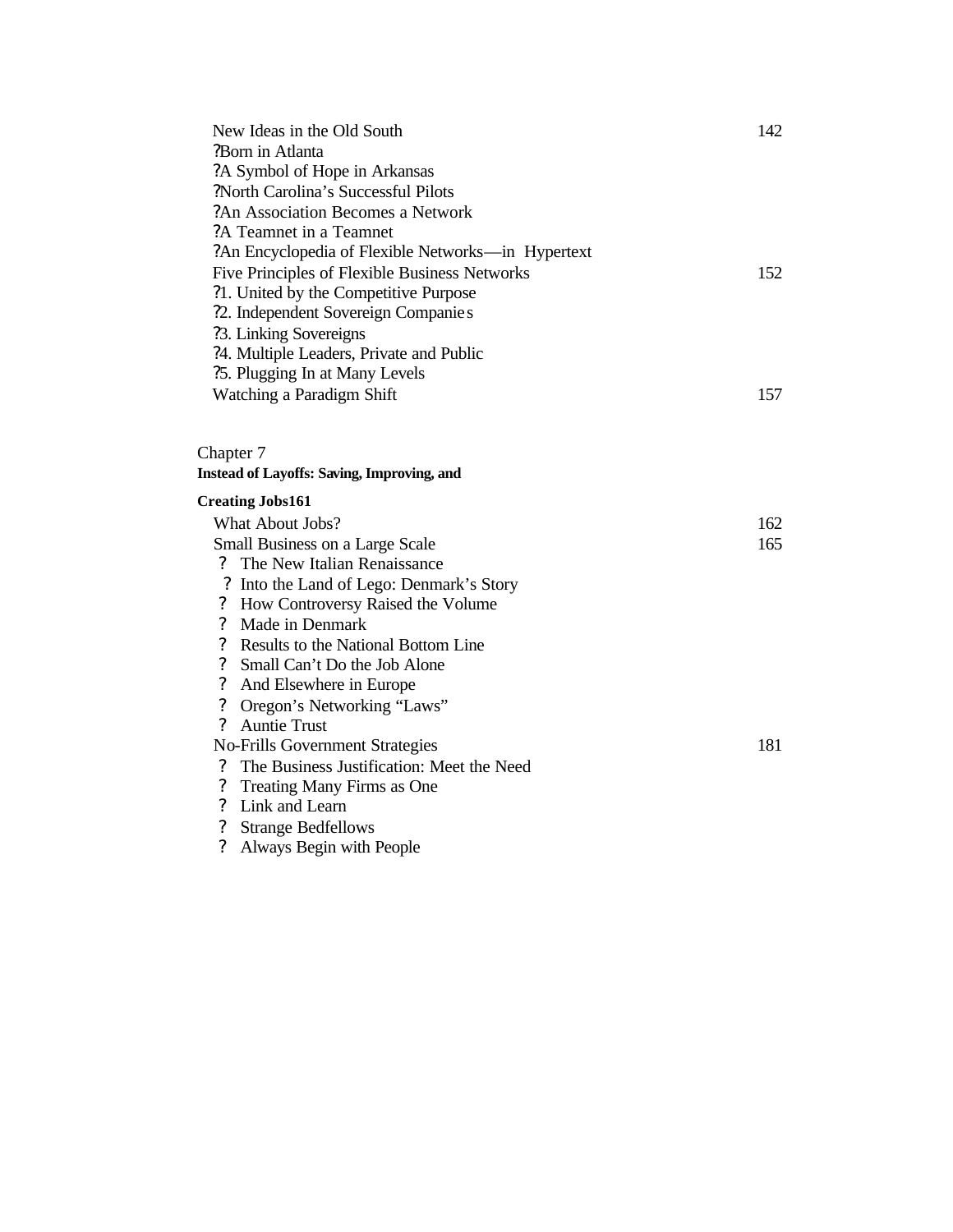| <b>SECTION II</b>          |                                                   |     |
|----------------------------|---------------------------------------------------|-----|
|                            | <b>Harnessing the Power of Teamnets</b>           | 189 |
|                            | TEAMNET Version 1.0: The Application Program      | 189 |
|                            | How the TEAMNET 1.0 Manual Is Organized           | 191 |
| Chapter 8                  |                                                   |     |
|                            | <b>Quick Start: Getting Your Teamnet to Click</b> | 193 |
|                            | The Teamnet Checklist                             | 196 |
| $\boldsymbol{\mathcal{C}}$ | Common View?                                      |     |
| $\overline{\mathcal{C}}$   | Colleagues?                                       |     |
| $\overline{\mathcal{L}}$   | Connections?                                      |     |
| $\overline{\mathcal{L}}$   | Voices?                                           |     |
| $\overline{?}$             | Inclusion?                                        |     |
|                            | The Teamnet How-to                                | 199 |
| ?                          | Step 1. Clarify Purpose                           |     |
| $\boldsymbol{\mathcal{C}}$ | Step 2. Identify Members                          |     |
| $\overline{\mathcal{L}}$   | Step 3. Create Links                              |     |
| $\overline{\mathcal{L}}$   | Step 4. Multiply Leaders                          |     |
| $\overline{?}$             | Step 5. Integrate Levels                          |     |
|                            | <b>Thinking About Teamnets</b>                    | 209 |
| $\boldsymbol{\mathcal{C}}$ | Be Explicit: Mission and Goals                    |     |
| $\boldsymbol{?}$           | Your Customer's Customer Is Your Customer         |     |
| $\overline{\mathcal{L}}$   | Who's in the Game? Players and Stakeholders       |     |
| $\overline{\mathcal{L}}$   | Leaders and Decisions                             |     |
| $\overline{?}$             | Remember the T-Group: Attend to Group             |     |
|                            | Dynamics                                          |     |
| $\boldsymbol{?}$           | Consider the Life Cycle: The Team Stages          |     |
|                            | Phases to Growing Your Teamnet                    | 221 |
| $\overline{\cdot}$         | Phase 1. Start-up: Sizing Up the Opportunity      |     |
| $\boldsymbol{\mathcal{C}}$ | Phase 2. Launch: Getting It Off the Ground        |     |
| $\overline{\mathcal{C}}$   | Phase 3. Perform: Making Things Work in           |     |
|                            | <b>Real Time</b>                                  |     |
| $\boldsymbol{\mathcal{C}}$ | Phase 4. Test: Shaking Out the Results            |     |
| $\gamma$                   | Phase 5. Deliver: Handing It Off to the Customer  |     |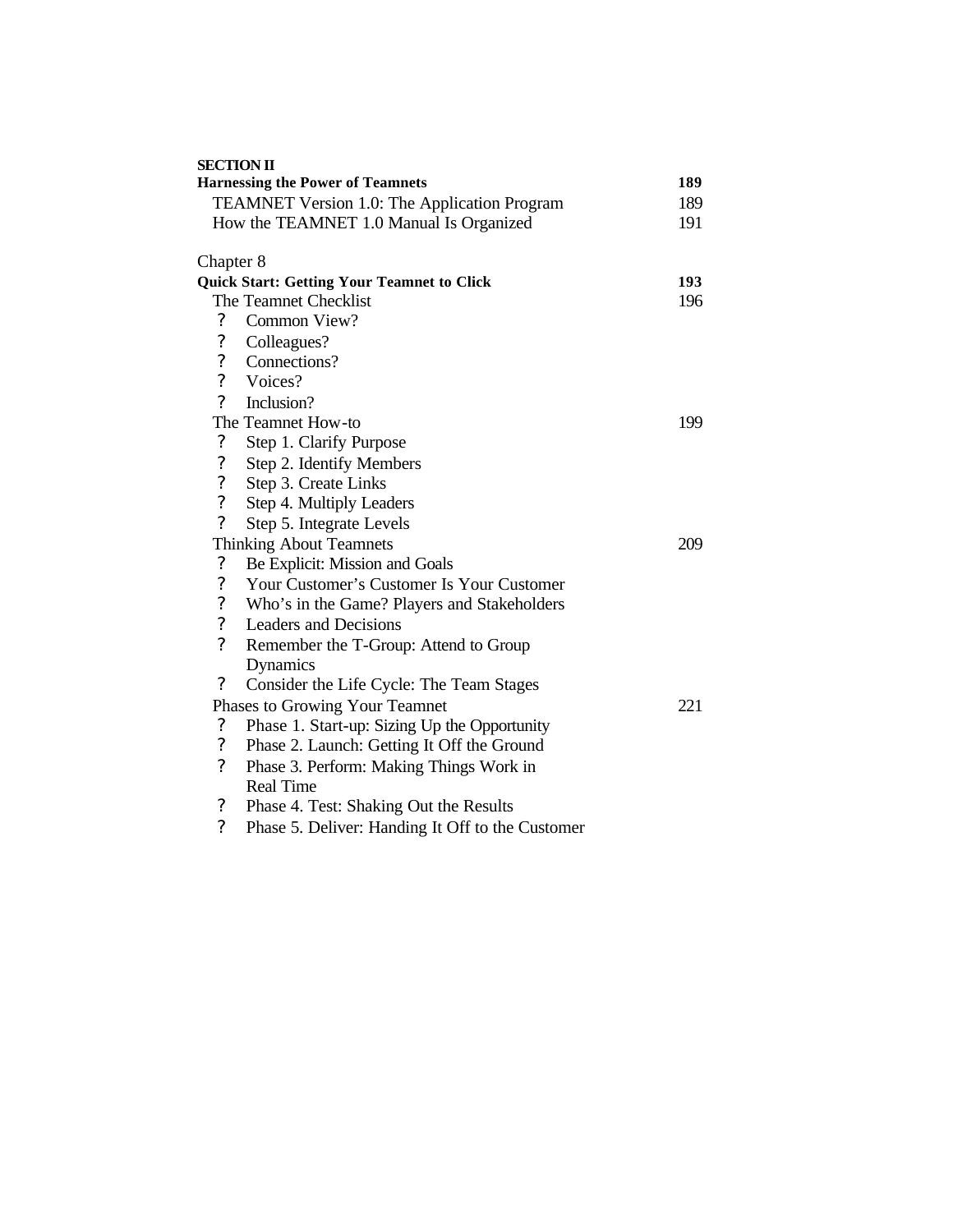## Chapter 9

## **Launching Teamnets: Taking Off by Thinking**

## **It Through225**

| On the Wings of a Big Bid<br>? Being Asked to Dance<br>? The Three-Day Plane Plan<br>? The Three-Week Bid Plan<br>? The Three-Month Plane Plan | 225 |
|------------------------------------------------------------------------------------------------------------------------------------------------|-----|
| <b>Planning Is Doing</b>                                                                                                                       | 232 |
| ? Invest in Beginnings                                                                                                                         |     |
| ? Where Journalism Comes in Handy: The Five                                                                                                    |     |
| Questions                                                                                                                                      |     |
| ? The Process of Doing the Design                                                                                                              |     |
| The First Run-through                                                                                                                          | 237 |
| ? Why?                                                                                                                                         |     |
| ? What?                                                                                                                                        |     |
| ? When?                                                                                                                                        |     |
| ? Who?                                                                                                                                         |     |
| ? Where?                                                                                                                                       |     |
| <b>Turning Questions Into Answers</b>                                                                                                          | 244 |
| The Second Run-through                                                                                                                         | 246 |
| ? T1. Set the Targets                                                                                                                          |     |
| ? T2. Define the Tasks                                                                                                                         |     |
| ? T3. Estimate the Times                                                                                                                       |     |
| ? T4. Select the Teams                                                                                                                         |     |
| ? T5. Choose the Territories                                                                                                                   |     |
| Chapter 10                                                                                                                                     |     |
| Those That Do, Plan: Bringing Discipline to Teamnets                                                                                           | 253 |
| Purpose Is Where It All Begins                                                                                                                 | 255 |
| ? Making the Implicit Explicit                                                                                                                 |     |
| ? Quantifying Quality                                                                                                                          |     |
| ? Science and the Bottom Line                                                                                                                  |     |
| The Toolbox for Teamnet Support                                                                                                                | 260 |
| ? Managing the Data of Change                                                                                                                  |     |
| ? T1: Targeting Targets                                                                                                                        |     |
|                                                                                                                                                |     |

? T2: "Mini-purpose" Tasks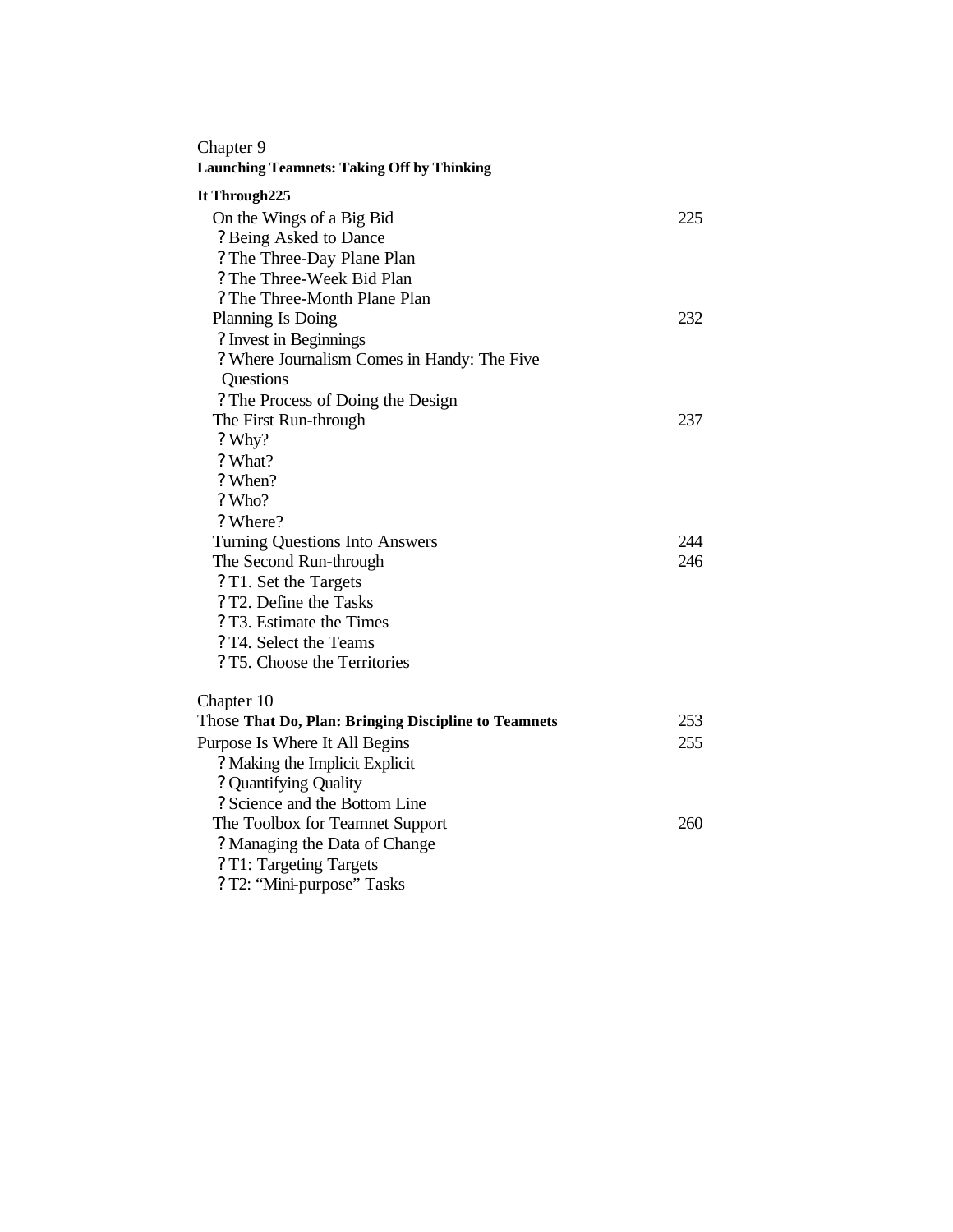| ? T3: Moving with the Times<br>? T4: Tracking Teams<br>? T5: New Territories |     |
|------------------------------------------------------------------------------|-----|
| Planning and Managing by Tasks                                               | 278 |
| ? Common Process, Multiple Views                                             |     |
| ? Threading Tasks Through Tools                                              |     |
| ? Work Process Flow-Down                                                     |     |
| Some Planning Guidelines                                                     | 283 |
| ? Those That Do, Plan                                                        |     |
| ? Rules for Not Getting Stuck                                                |     |
| Chapter 11                                                                   |     |
| 287<br><b>Rascals in Paradise: Why Teamnets Fail</b>                         |     |
| Public Triumph, Personal Failure                                             | 289 |
| <b>Failures of Process</b>                                                   | 290 |
| Living the Zigzags                                                           | 291 |
| ? Beware the Chickcharnies                                                   |     |
| Five Good Ways to Fail                                                       | 299 |
| ? 1. Purpose: From No Glue to Groupthink                                     |     |
| ? 2. Members: From No Independence to Stubbornness                           |     |
| ? 3. Links: From No Connections to Overload                                  |     |
| ? 4. Leaders: From No Leaders to No Followers                                |     |
| ? 5. Levels: From No Uplinks to No Downlinks                                 |     |
| Chapter 12                                                                   |     |
| <b>Fighting Fire with Organization: Summing It All Up</b>                    | 305 |
| Command, Control, and Prevention                                             | 305 |
| Teamnets, Teamnets, Teamnets Everywhere                                      | 307 |
| ? Unity in Diversity                                                         |     |
| ? The Most Common teamnet: The Small Group                                   |     |
| ? When a Mob Clicks: Large Organization Teamnets                             |     |
| ? When the Whole Company Is a Teamnet                                        |     |
| ? The Alliance Strategy                                                      |     |
| ? Redrawing the Territory: Economic Megagroup teamnets                       |     |
| <b>Critical Success Factor 1</b>                                             | 320 |
| ? Glue by Warp and Woof                                                      |     |
| With Tools in Hand                                                           | 323 |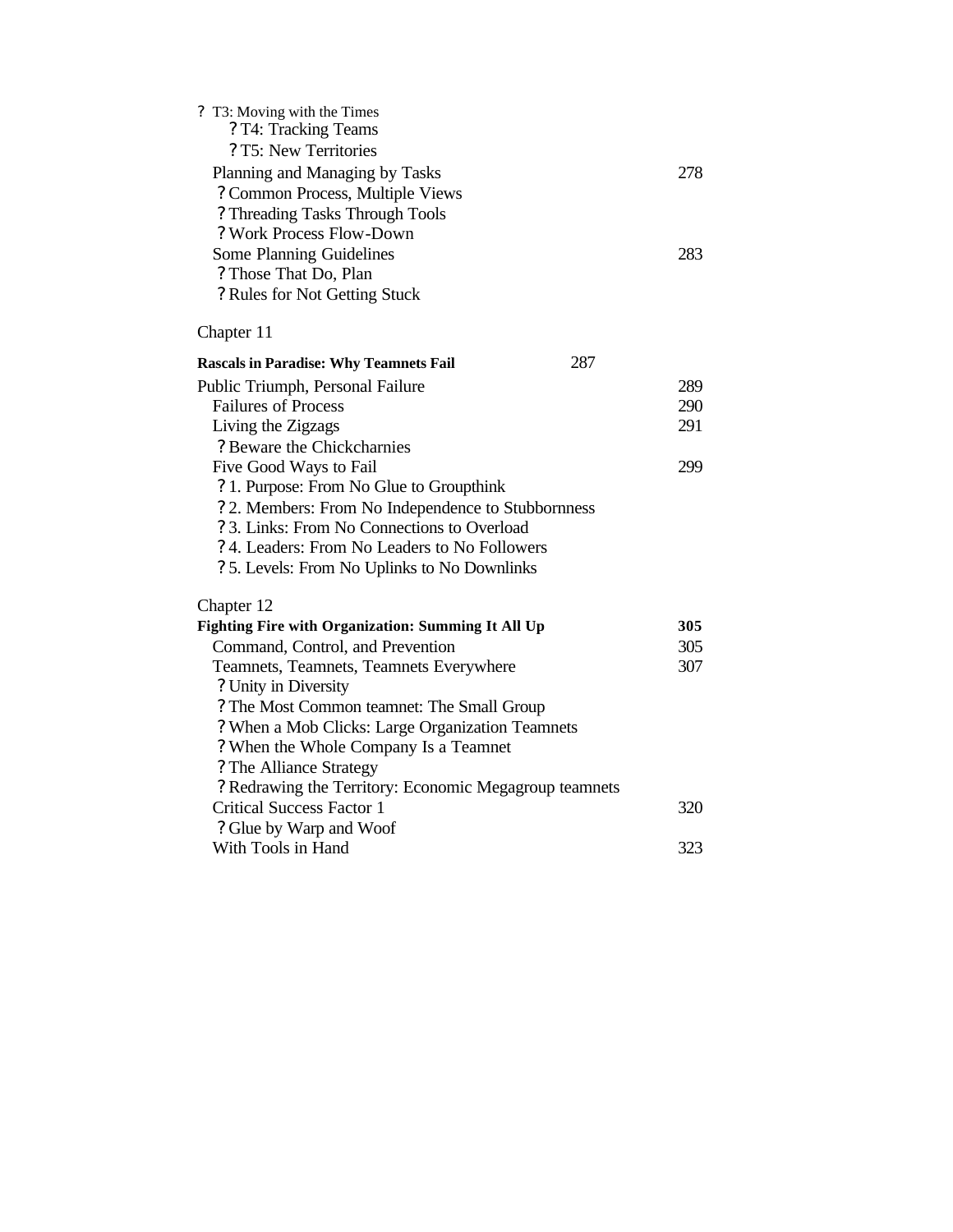| ? Teamnet Activities Chart: Following the Principles    |     |
|---------------------------------------------------------|-----|
| <b>Across the Phases</b>                                |     |
| ? Teamnet Information Chart: Tracking the Method Across |     |
| the Phases                                              |     |
| ? Teamnet Tools: Following the Method According to the  |     |
| Principles                                              |     |
| ? Purpose Is the Vital Center                           |     |
| ? Invest in the Beginnings                              |     |
| ? Navigating with Your Plan                             |     |
| ? Use Your Plan as an Interface                         |     |
| What to Do                                              | 333 |
|                                                         |     |
| Afterword                                               |     |
| "The Risk of Democracy": Teamnets as the Hope           |     |
| for the 21st Century                                    | 335 |
| Revolution by Design: The Clinton Teamnet               | 336 |
| Some Free Advice for the Consummate Networker           | 340 |
| ? Clarify Purpose: "It's the Economy, Stupid"           |     |
| ? Identify Members: 5.5 Handshakes to Everybody         |     |
| ? Create Links: Network Superhighway for Teamnets       |     |
| ? Multiply Leaders: We Don't Have a Leader to Waste     |     |
| ? Integrate Levels: Chief Hierarch to Chief Networker   |     |
| Teamnets at the Grass Roots                             | 346 |
| ? The Goddess of Democracy                              |     |
| When Business Is Like Politics                          | 349 |
| ? Technology and Organizational Networks Interact       |     |
| ? Participatory Democracy                               |     |
| ? The Big Boom                                          |     |
| ? Globally Distributed Global Work                      |     |
| ? Networks of Nations                                   |     |
| ? Learning Across Boundaries                            |     |
| <b>Global People Network</b>                            | 357 |
| Reference Section                                       |     |
| <b>Transforming Bureaucracies and Systems</b>           | 359 |
| <b>Bureaucracies and Teamnets</b>                       | 360 |
| ? Centralized Hierarchy and Specialized Bureaucracy     |     |
| ? Why Bureaucracies Fail                                |     |